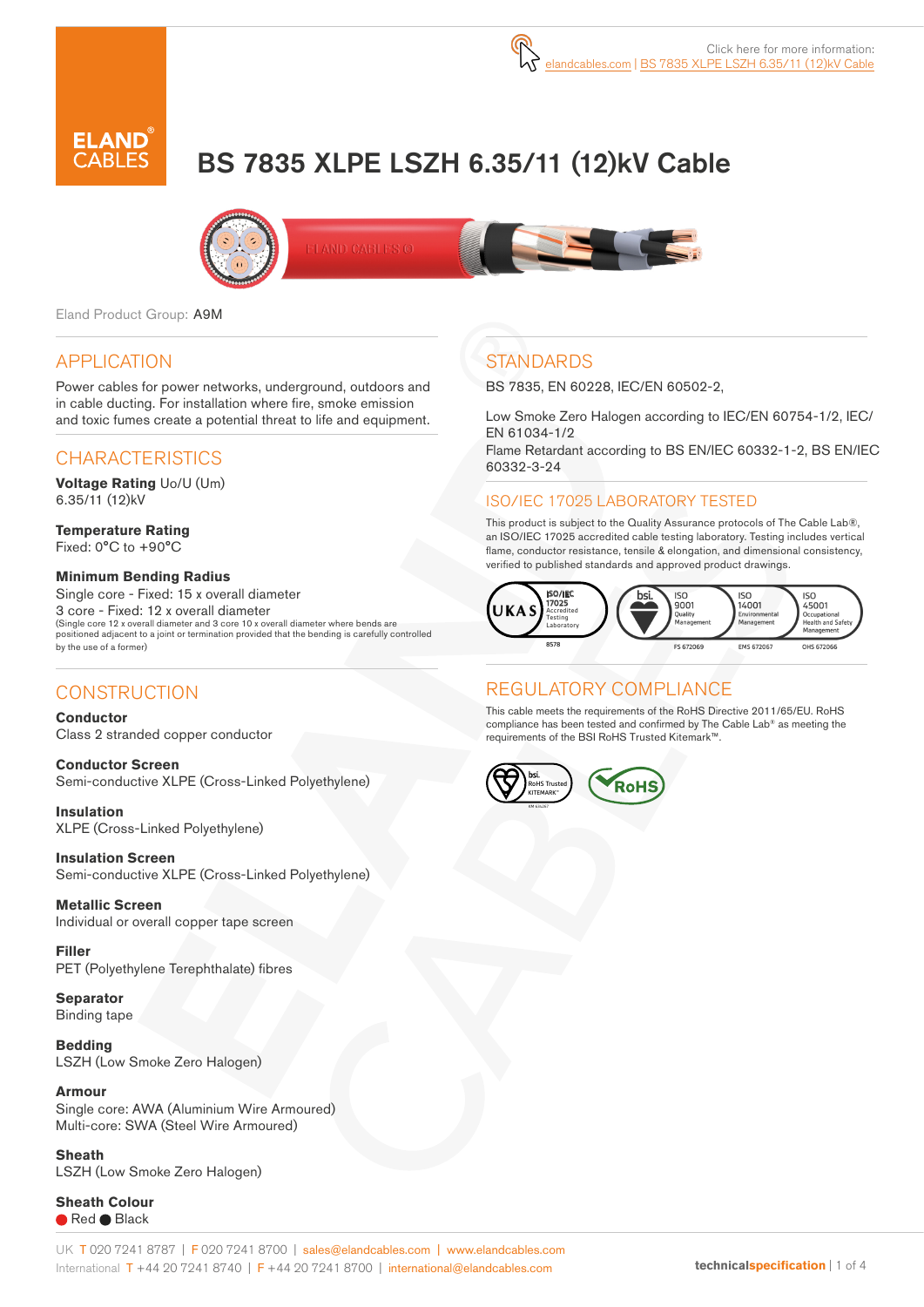#### DIMENSIONS

| ELAND PART NO.  | NO. OF<br><b>CORES</b> | NOMINAL CROSS<br>SECTIONAL AREA<br>mm <sup>2</sup> |              | <b>NOMINAL</b><br><b>WEIGHT</b> |         |       |
|-----------------|------------------------|----------------------------------------------------|--------------|---------------------------------|---------|-------|
|                 |                        |                                                    | Under Armour | Over Armour                     | Overall | kg/km |
| A9M11KV01050*L  | $\overline{1}$         | 50                                                 | 21.7         | 24.9                            | 28.5    | 1200  |
| A9M11KV01070*L  | $\mathbf{1}$           | 70                                                 | 23           | 26.2                            | 30      | 1500  |
| A9M11KV01095*L  | $\overline{1}$         | 95                                                 | 24.7         | 27.9                            | 31.7    | 1600  |
| A9M11KV01120*L  | $\overline{1}$         | 120                                                | 26.7         | 29.9                            | 33.9    | 2100  |
| A9M11KV01150*L  | $\overline{1}$         | 150                                                | 27.5         | 31.5                            | 35.7    | 2500  |
| A9M11KV01185*L  | $\overline{1}$         | 185                                                | 29.3         | 33.3                            | 37.5    | 2900  |
| A9M11KV01240*L  | $\overline{1}$         | 240                                                | 31.6         | 35.6                            | 40      | 3600  |
| A9M11KV01300*L  | $\mathbf{1}$           | 300                                                | 34.6         | 38.6                            | 43      | 4300  |
| A9M11KV01400*L  | $\mathbf{1}$           | 400                                                | 37           | 41                              | 45.8    | 5200  |
| A9M11KV01500*L  | $\overline{1}$         | 500                                                | 40.5         | 45.5                            | 50.5    | 6500  |
| A9M11KV01630*L  | $\mathbf{1}$           | 630                                                | 44.6         | 49.6                            | 54.8    | 8000  |
| A9M11KV01800*L  | $\overline{1}$         | 800                                                | 48.8         | 53.8                            | 59.2    | 9850  |
| A9M11KV011000*L | $\mathbf{1}$           | 1000                                               | 53.5         | 58.5                            | 64.3    | 12100 |
| A9M11KV03025*L  | 3                      | 25                                                 | 39           | 44                              | 48.8    | 4300  |
| A9M11KV03035*L  | 3                      | 35                                                 | 41.6         | 46.6                            | 51.6    | 4700  |
| A9M11KV03050*L  | 3                      | 50                                                 | 44.4         | 49.4                            | 54.6    | 5300  |
| A9M11KV03070*L  | 3                      | 70                                                 | 48.1         | 53.1                            | 58.5    | 6300  |
| A9M11KV03095*L  | 3                      | 95                                                 | 52           | 57                              | 62.6    | 7300  |
| A9M11KV03120*L  | 3                      | 120                                                | 55.6         | 60.6                            | 66.6    | 8400  |
| A9M11KV03150*L  | 3                      | 150                                                | 58.6         | 63.6                            | 69.8    | 9600  |
| A9M11KV03185*L  | 3                      | 185                                                | 62.7         | 67.7                            | 74.1    | 11000 |
| A9M11KV03240*L  | 3                      | 240                                                | 68.1         | 74.4                            | 81.2    | 14000 |
| A9M11KV03300*L  | 3                      | 300                                                | 73.5         | 79.8                            | 87      | 16600 |
| A9M11KV03400*L  | 3                      | 400                                                | 78.3         | 84.6                            | 92.2    | 20000 |

\* Designates the sheath colour. For each Eland Cables part number replace with the colour code as listed below. e.g. A9M11KV01050RDL = 50mm² Red

# COLOUR CODES

| _______ | ⊃∽<br>rea | Black     |
|---------|-----------|-----------|
| CODE    | DL<br>ΠU. | <b>BK</b> |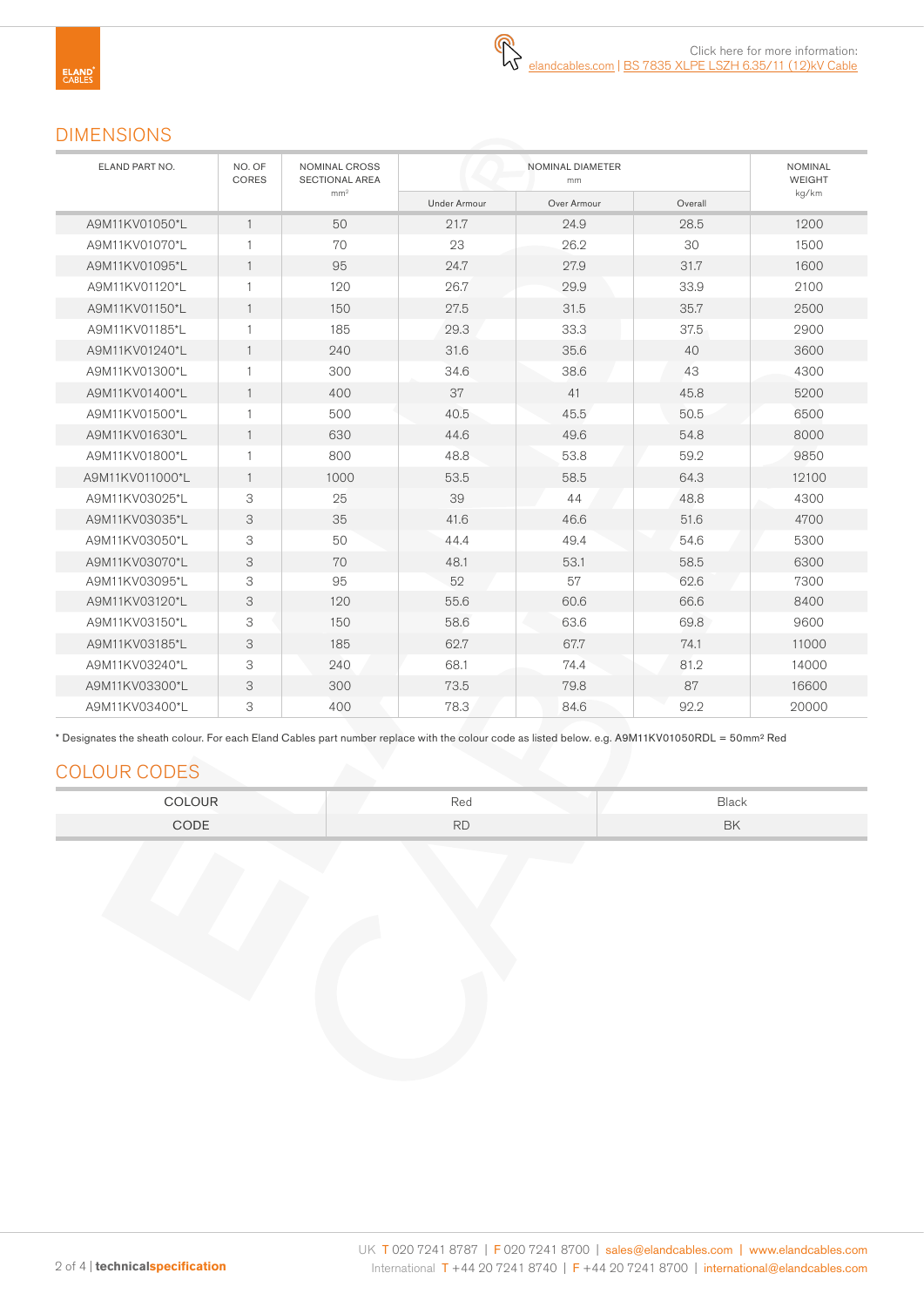

#### **CONDUTORS**

Class 2 Stranded Conductors for Single Core and Multi-Core Cables

| NOMINAL CROSS<br><b>SECTIONAL AREA</b> |          |                | NOMINAL DIAMETER<br>mm | MAXIMUM RESISTANCE OF CONDUCTOR AT 20°C<br>ohms/km |                          |                          |                                  |
|----------------------------------------|----------|----------------|------------------------|----------------------------------------------------|--------------------------|--------------------------|----------------------------------|
| mm <sup>2</sup>                        | Circular |                | Circular Compacted     |                                                    | Shaped                   |                          | <b>Annealed Copper Conductor</b> |
|                                        | Cu       | A <sub>l</sub> | Cu                     | AI                                                 | Cu                       | A <sub>l</sub>           | Plain Wires                      |
| 50                                     | 19       | 19             | 6                      | 6                                                  | 6                        | 6                        | 0.387                            |
| 70                                     | 19       | 19             | 12                     | 12                                                 | 12                       | 12                       | 0.268                            |
| 95                                     | 19       | 19             | 15                     | 15                                                 | 15                       | 15                       | 0.193                            |
| 120                                    | 37       | 37             | 18                     | 15                                                 | 18                       | 15                       | 0.153                            |
| 150                                    | 37       | 37             | 18                     | 15                                                 | 18                       | 15                       | 0.124                            |
| 185                                    | 37       | 37             | 30                     | 30                                                 | 30                       | 30                       | 0.0991                           |
| 240                                    | 37       | 37             | 34                     | 30                                                 | 34                       | 30                       | 0.0754                           |
| 300                                    | 61       | 61             | 34                     | 30                                                 | 34                       | 30                       | 0.0601                           |
| 400                                    | 61       | 61             | 53                     | 53                                                 | 53                       | 53                       | 0.047                            |
| 500                                    | 61       | 61             | 53                     | 53                                                 | 53                       | 53                       | 0.0366                           |
| 630                                    | 91       | 91             | 53                     | 53                                                 | 53                       | 53                       | 0.0283                           |
| 800                                    | 91       | 91             | 53                     | 53                                                 | $\sim$                   | ÷                        | 0.0221                           |
| 1000                                   | 91       | 91             | 53                     | 53                                                 | $\overline{\phantom{a}}$ | $\overline{\phantom{a}}$ | 0.0176                           |

### ELECTRICAL CHARACTERISTICS

#### Current Carrying Capacity

| NO. OF<br>CORES           | NOMINAL CROSS<br><b>SECTIONAL AREA</b> | CONTINUOUS CURRENT RATING<br>Amps |           |         |          |         |      |  |
|---------------------------|----------------------------------------|-----------------------------------|-----------|---------|----------|---------|------|--|
| mm <sup>2</sup>           |                                        |                                   | In Ground |         | In Ducts | In Air  |      |  |
|                           |                                        | Trefoil                           | Flat      | Trefoil | Flat     | Trefoil | Flat |  |
| $\mathbf{1}$              | 50                                     | 220                               | 230       | 220     | 220      | 250     | 300  |  |
|                           | 70                                     | 270                               | 280       | 260     | 270      | 310     | 370  |  |
|                           | 95                                     | 320                               | 335       | 305     | 325      | 375     | 460  |  |
|                           | 120                                    | 360                               | 380       | 340     | 370      | 430     | 530  |  |
| 1                         | 150                                    | 410                               | 430       | 375     | 410      | 490     | 600  |  |
| 1                         | 185                                    | 455                               | 485       | 410     | 460      | 550     | 690  |  |
| 1                         | 240                                    | 520                               | 560       | 470     | 540      | 650     | 820  |  |
|                           | 300                                    | 580                               | 640       | 500     | 610      | 740     | 940  |  |
|                           | 400                                    | 650                               | 730       | 530     | 690      | 840     | 1100 |  |
|                           | 500                                    | 710                               | 830       | 570     | 780      | 930     | 1280 |  |
| 1                         | 630                                    | 760                               | 940       | 620     | 890      | 1040    | 1480 |  |
| 1                         | 800                                    | 810                               | 1060      | 660     | 990      | 1140    | 1690 |  |
| 1                         | 1000                                   | 860                               | 1170      | 690     | 1090     | 1230    | 1900 |  |
| 3                         | 25                                     | 140                               | 140       | 125     | 125      | 145     | 145  |  |
| 3                         | 35                                     | 170                               | 170       | 150     | 150      | 175     | 175  |  |
| 3                         | 50                                     | 210                               | 210       | 180     | 180      | 220     | 220  |  |
| $\ensuremath{\mathsf{3}}$ | 70                                     | 250                               | 250       | 215     | 215      | 270     | 270  |  |
| 3                         | 95                                     | 300                               | 300       | 255     | 255      | 330     | 330  |  |
| 3                         | 120                                    | 340                               | 340       | 290     | 290      | 380     | 380  |  |
| 3                         | 150                                    | 380                               | 380       | 330     | 330      | 430     | 430  |  |
| $\ensuremath{\mathsf{3}}$ | 185                                    | 430                               | 430       | 370     | 370      | 490     | 490  |  |
| 3                         | 240                                    | 500                               | 500       | 430     | 430      | 570     | 570  |  |
| $\ensuremath{\mathsf{3}}$ | 300                                    | 540                               | 540       | 470     | 470      | 650     | 650  |  |
| 3                         | 400                                    | 625                               | 625       | 525     | 525      | 755     | 755  |  |